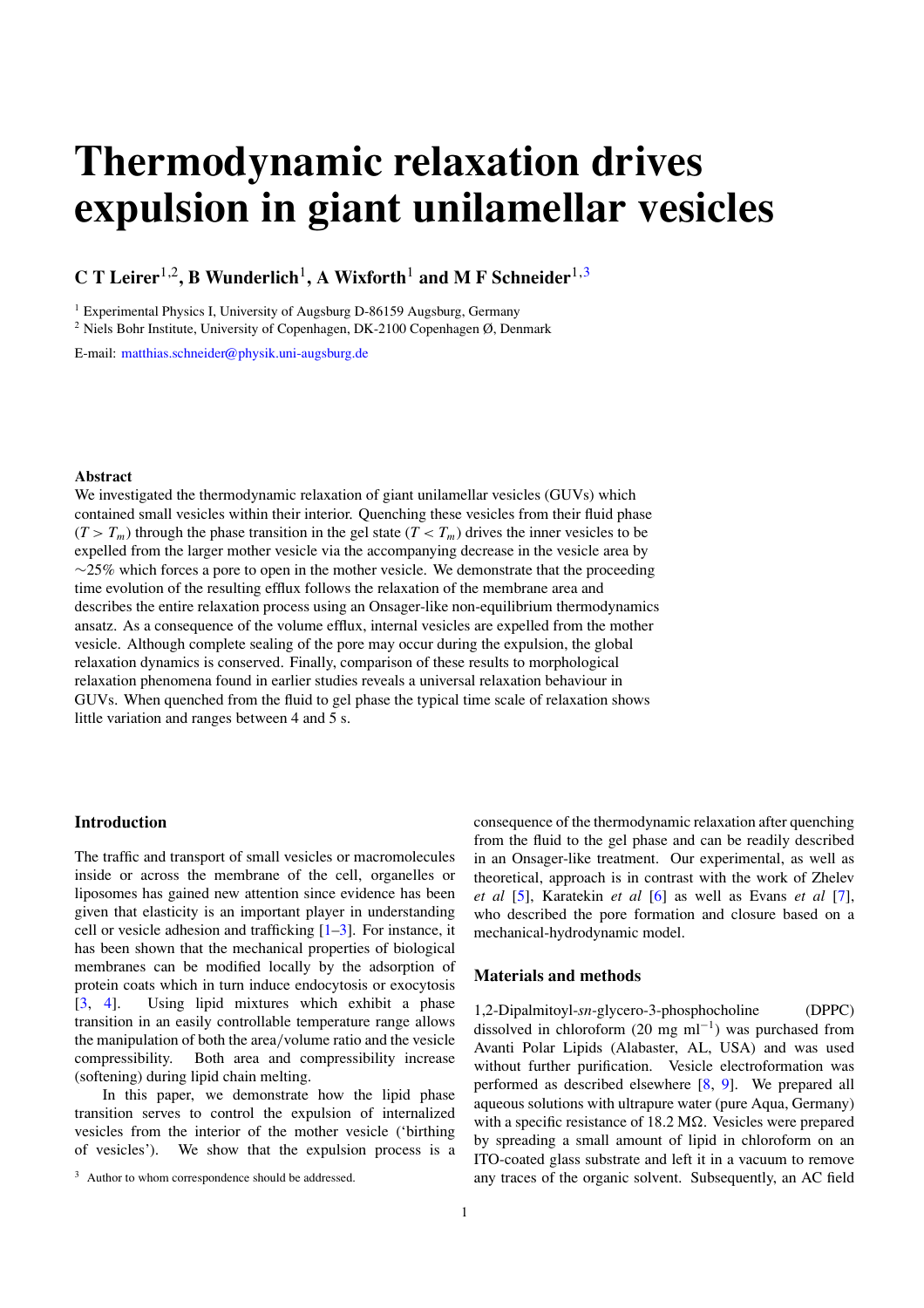

**Figure 1.** DPPC vesicle after temperature quench from the fluid to the gel phase. When a pore opens, the enclosed vesicle approaches the wall of the mother vesicle and seals the pore. The raising pressure deforms the membrane (*c*), (*d*) and eventually expels the vesicle through the pore  $(e)$ –(*h*). The insets of images  $(f)$  and (*h*) show that the pore remains open after vesicle expulsion (see movie available at [stacks.iop.org/PhysBio/6/016011](http://stacks.iop.org/PhysBio/6/016011) for a DMPC*/*DPPC (2*/*1) lipid mixture).

of 1 V mm−<sup>1</sup> and 10 Hz was applied between the conducting ITO slides, forming the swelling chamber. The assembled chamber was fixed and placed in a thermal water bath at 50 ◦C. After 3 h the electroswelling process was completed and giant unilamellar vesicles with diameters of up to 100 *μ*m were harvested for use. Fluorescence microscopy of the vesicles was enabled by adding 0.1% of the fluorescent dye Texas Red (Invitrogen, Karlsruhe, Germany). Experiments were performed in a temperature controllable chamber with optical access from the bottom and top. Fluorescent images were collected with a standard CCD camera (Hamamatsu Photonics Deutschland, Herrsching am Ammersee, Germany) coupled to an Axiovert 200 microscope (Zeiss, Oberkochen, Germany) and the temperature was controlled with the aid of a standard heat bath (Julabo, Seelbach, Germany).

#### **Results and discussion**

#### *Phase transition induced pores*

The typical expulsion scenario observed when quenching a GUV with inner vesicles from the fluid phase through the phase transition region into the gel phase is shown in figure 1. Upon cooling, the inner vesicle moves towards the wall of the mother vesicle, as a consequence of volume efflux and hydrodynamic coupling, and starts to exit the GUV through a pore. The pore is generated at the beginning of the process due to the emerging tension and the incompressibility of water. The external bath cooling the vesicles is basically macroscopic, therefore supplying an infinite amount of energy to complete the phase transition of the lipid vesicle. Due to the accompanied total decrease in area by ∼25%, the membrane is forced to shrink. Furthermore, due to the fast cooling rate of  $10^{\circ}$ C s<sup>-1</sup>, the lipid bilayer appears impermeable to water and the process can be considered to take place under constant volume constraints.

However, since the vesicle is spherical and rather taut prior to cooling, it has already reached its maximum volume*/*area ratio. Consequently, the only way to shrink the surface of the mother vesicle is the expulsion of volume after creating a pore at a tension  $\sigma_{\text{lysis}} \approx 1 \text{ mN m}^{-1}$  [\[10\]](#page-3-0). The actual nucleation centre of the pore is most likely a membrane defect.

In contrast to Bar-Ziv *et al* [\[11](#page-3-0), [12](#page-3-0)] and Menger *et al* [\[13](#page-3-0)], who observed similar expulsion phenomena with the driving force being of chemical or osmotic origin, here the lysistension is created by the forced area decrease during phase transition at constant volume constrain.

For a fluid-like vesicle the surface tension drops after opening of the pore for two reasons  $[14]$  $[14]$ : (i) the membrane area relaxes and becomes wrinkled and (ii) the leak-out of liquid due to the excess Laplace pressure, which in turn is a consequence of the residual tension left in the vesicle membrane due to the pore line tension. Here, however, the vesicle is in its gel-like phase where lateral shear viscosity impairs rapid pore closure. After the vesicle is expelled (lower row in figure 1) the pore does not reseal but remains at a rather constant diameter for several seconds after expulsion (see the inset in figure 1). The area of the pore  $A_p$  observed after expulsion is typically in the range of 1–2% of the entire area of the gel-like vesicle  $A_g$ . To calculate the critical area extension  $\Delta A_{\text{crit}}$  leading to membrane rupture we need to compare the elastic energy of the membrane with

$$
F_P = \frac{1}{2} \kappa_A^T A \left( \frac{\Delta A}{A} - \frac{\pi r^2}{A} \right)^2 + 2\pi r \gamma \tag{1}
$$

and without a pore [\[15](#page-3-0)]

$$
F_V = \frac{1}{2} \kappa_A^T \frac{(\Delta A)^2}{A},\tag{2}
$$

where  $\kappa_A^T$  represents the isothermal lateral compressibility,  $\gamma$ the line tension and  $r$  the radius of the pore. The moment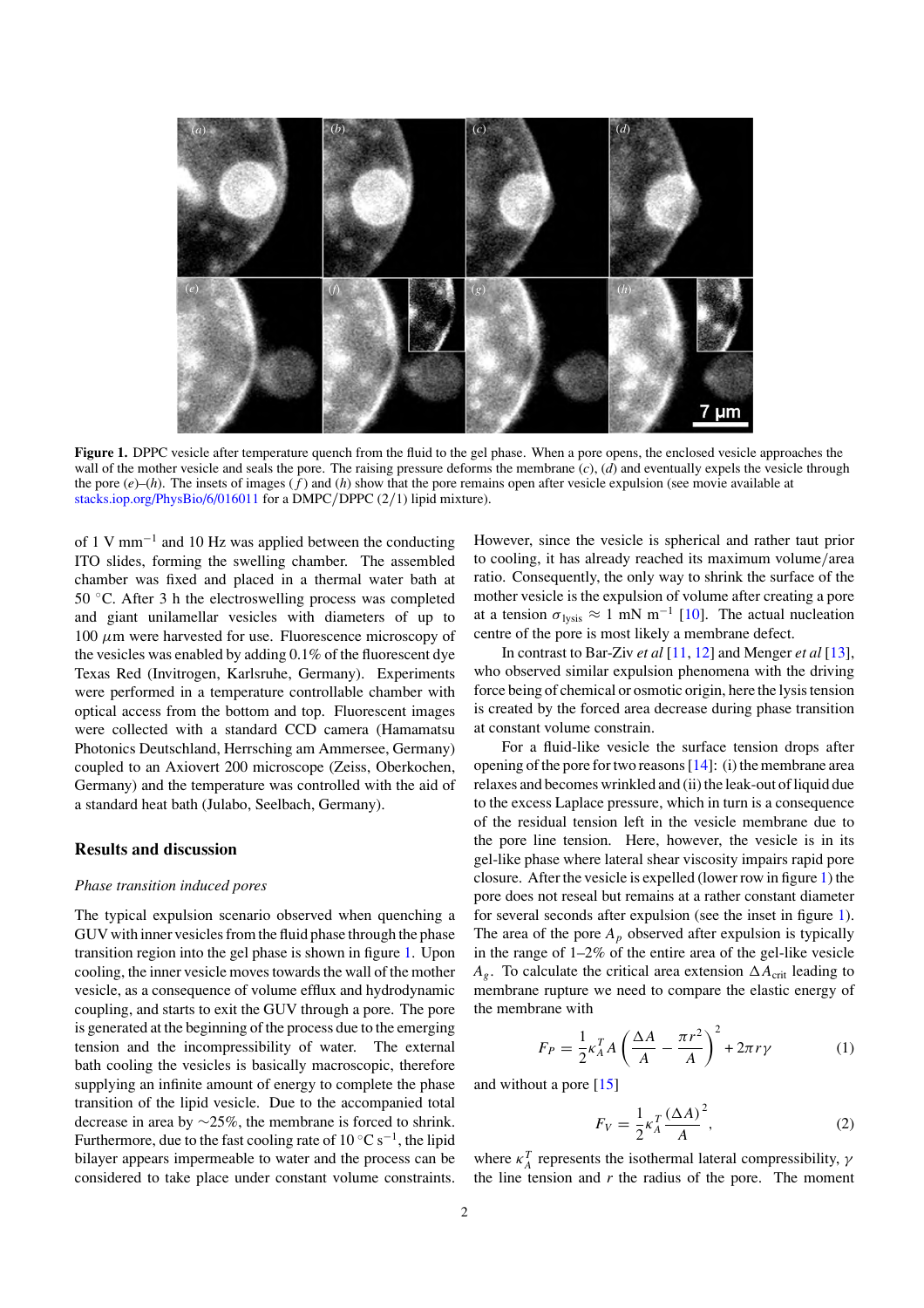<span id="page-2-0"></span>the pore opens, the tension in the membrane and the tension created by the pore are the same, i.e.

$$
\frac{1}{2} \kappa_A^T \frac{\left(\Delta A_{\rm crit}\right)^2}{A} \approx 2\pi r \gamma. \tag{3}
$$

In this case, the change in area to relax the membrane is exactly the area of the pore and hence

$$
\frac{1}{2} \kappa_A^T \frac{\left(\Delta A_{\rm crit}\right)^2}{A} \approx 2\pi \gamma \sqrt{\frac{\Delta A_{\rm crit}}{\pi}},\tag{4}
$$

which finally leads to

$$
\Delta A_{\rm crit} = 4A^{2/3}\pi^{2/5} \left(\frac{\gamma}{\kappa_A^T}\right)^{2/3}.\tag{5}
$$

For typical numbers  $\kappa_A^T \approx 10^{-1}$  N m<sup>-1</sup> and  $\gamma \approx 10^{-12}$  N this leads to  $\Delta A_{\text{crit}} \approx 0.01 A_g$  as has been reported earlier [\[10\]](#page-3-0). As the critical area extension  $\Delta A_{\rm crit}$  is almost completely released upon opening of a pore, the area extension can be compared to the initial pore size and is in very good agreement with the experimental observations.

## *Relaxation and expulsion*

After pore opening the membrane continues to shrink until the entire membrane is in the gel state. In the following we demonstrate that the volume efflux depends only on the change in area. We describe the relaxation process driving the volume to be expelled using an Onsager-type relation [\[16](#page-3-0)], which according to Grabitz *et al* [\[17](#page-3-0)] results in a single exponential decay of the enthalpy difference:

$$
H - \overline{H}(T) = H - \overline{H}(0) \exp\left(-\frac{t}{\tau}\right),\tag{6}
$$

where  $H - \overline{H}(0)$  is the initial difference in enthalpy and  $\tau$ is the typical time scale of the relaxation. Employing the proportionality of the excess enthalpy and area [\[18](#page-3-0)]

$$
\Delta A(T) = \alpha \Delta H(T) \tag{7}
$$

with *α* being constant, within experimental errors, for phosphocholines and lipid mixtures, we can express the flux of area after a disturbance back to equilibrium:

$$
\Delta A(T) = \Delta A_{\rm in} \cdot \exp\left(-\frac{t}{\tau}\right),\tag{8}
$$

where  $\Delta A_{\text{in}} = A_f - A_g = 0.25 A_g$  is the difference between the area in the fluid  $(A_f)$  and the gel phase  $(A_g)$ . Consequently, the total area obtained is

$$
A(T) \approx A_g \left[ 1 + \frac{1}{4} \exp\left(-\frac{t}{\tau}\right) \right].
$$
 (9)

The actual efflux of water *Q* is related to the change in volume by

$$
Q \approx -\frac{\mathrm{d}V}{\mathrm{d}t}.\tag{10}
$$

For a spherical vesicle the volume is related to the actual area by  $V(t) = 1/6/\sqrt{\pi}A(t)$ , which leads to a time course for the volume efflux given by

$$
Q \approx \frac{1}{16\sqrt{\pi}\tau} (A_g)^{3/2} \cdot \exp\left(-\frac{t}{\tau}\right) \left[1 + 1/4 \exp\left(-\frac{t}{\tau}\right)\right].
$$
\n(11)



**Figure 2.** (*a*) Time evolution of the area of a DPPC vesicle after temperature quench from the fluid to the gel phase and consequent pore opening. The global exponential decay provides a relaxation time of  $5.0 \pm 0.3$  s. The volume efflux (inset) calculated from the averaged (smoothed) area decay which is readily described by equation (11). Steps in the area relaxation (arrows) indicate sealing of the pore due to the expulsed vesicles. (*b*) When calculating *Q* from the actual area relaxation of (*a*) (not from the smoothed curved) these steps are represented as spikes in the volume efflux.

In figure  $2(a)$ , the evolution of the area after the temperature quench is displayed. Subsequent to the pore opening at  $t =$ 3 s (figure  $2(a)$ ) the global area relaxation is well described by equation (9). We obtain a typical relaxation time of  $5.0 \pm$ 0.3 s. The precise description of the averaged (smoothed) volume efflux by equation  $(11)$  (inset figure  $2(a)$ ) demonstrates that it is exclusively driven by the area relaxation. The typical relaxation times found throughout our experiments ranged between  $\tau \approx 4$  and 5 s and are in the same order as morphological transitions described elsewhere. When objects larger than the pore size are expelled, almost complete sealing takes place (figure  $2(b)$ ). Therefore, when taking the fine steps in area relaxation (figure  $2(a)$ ) into account when calculating the volume efflux *Q*, several maxima and minima appear (figure  $2(b)$ ) whenever the area is hindered in its relaxation.